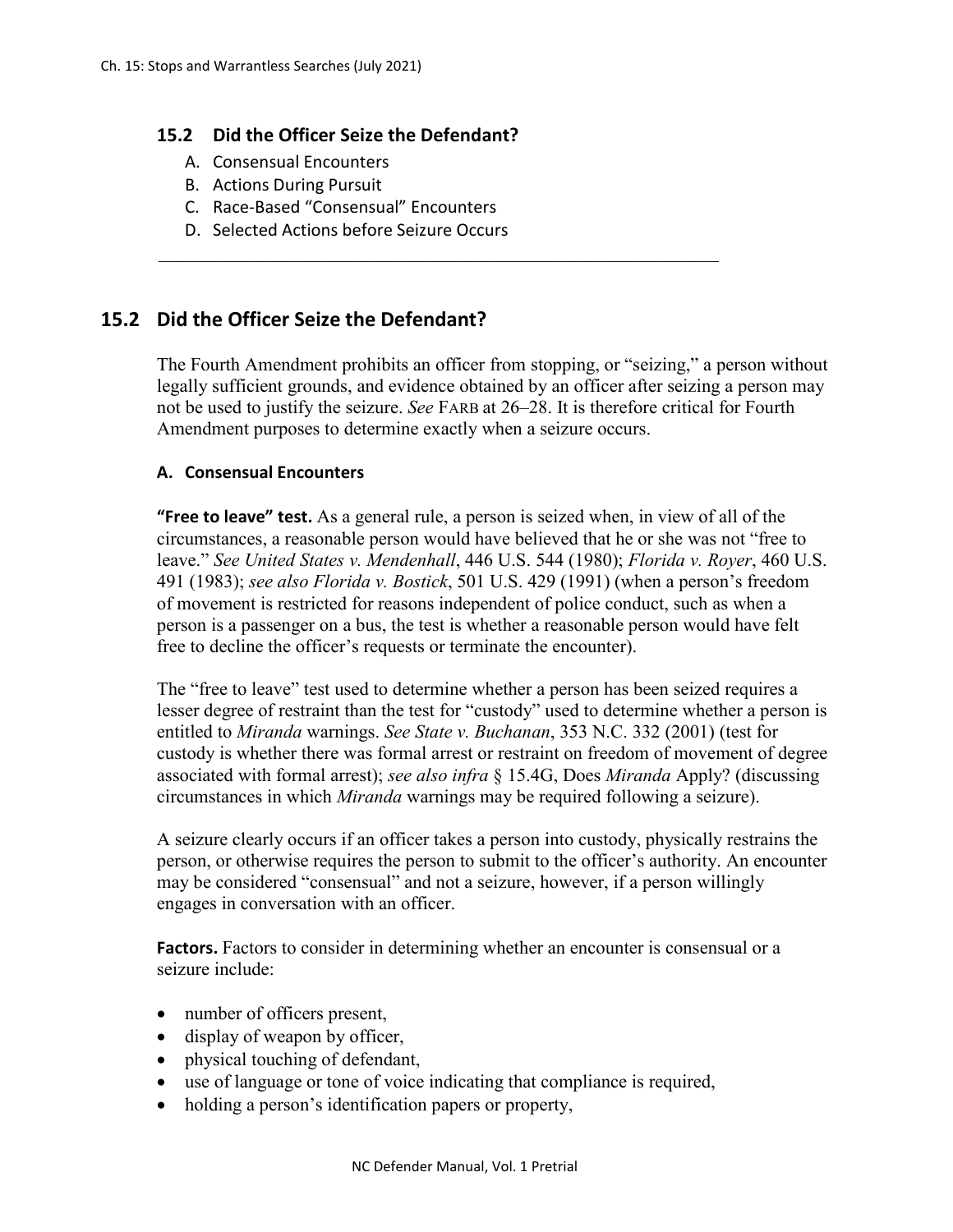- blocking the person's path, and
- activation or shining of lights.

*See State v. Farmer*, 333 N.C. 172 (1993) (discussing factors); *see also* Jeff Welty, *[Is the](http://nccriminallaw.sog.unc.edu/?p=1804)  [Use of a Blue Light a Show of Authority?](http://nccriminallaw.sog.unc.edu/?p=1804)*, N.C. CRIM. L., UNC SCH. OF GOV'T BLOG (Dec. 7, 2010) (suggesting that use of blue light is "conclusive" as to existence of seizure when the suspect stops and heeds the lights).

Cases finding a seizure include: *State v. Steele,* \_\_\_ N.C. App. \_\_\_, 858 S.E.2d 325 (2021) (officer's hand gesture from marked, moving police car for the defendant to stop as defendant attempted to exit a parking lot at a late hour was a seizure; reasonable person would not have felt free to leave given the time and place of the encounter and the authoritative gesture from a moving police car); *State v. Icard*, 363 N.C. 303 (2009) (defendant was seized where officer initiated encounter, telling occupants of vehicle that the area was known for drug crimes and prostitution; was armed and in uniform; called for backup assistance; illuminated vehicle in which defendant was sitting with blue lights; knocked twice on defendant's window; and when defendant did not respond opened car door and asked defendant to exit, produce identification, and bring purse; backup officer also illuminated defendant's side of vehicle with take-down lights); *State v. Haislip*, 186 N.C. App. 275 (2007) (defendant was seized where officer fell in behind defendant, activated blue lights, and after defendant parked car, got out, and began walking away, approached her and got her attention), *vacated and remanded on other grounds*, 362 N.C. 499 (2008) (remanded to trial court for written findings of fact and conclusions of law).

Cases not finding a seizure include: *State v. Wilson,* 250 N.C. App. 781 (2016) (no seizure where officer approached defendant's truck on foot and waved his arms for the defendant to stop as the truck was exiting driveway; officer did not make any other show of authority indicating a command to stop, did not impede defendant's movement, and the encounter took place in the defendant's "unconfined" driveway; *State v. Campbell*, 359 N.C. 644 (2005) (defendant was not seized when officer parked her car in lot without turning on blue light or siren, approached defendant as defendant was walking from car to store, and asked defendant if she could speak with him; after talking with defendant, officer asked defendant to "hold up" while officer transmitted defendant's name to dispatcher; assuming that this statement constituted seizure, officer had developed reasonable suspicion by then to detain defendant); *State v. Williams*, 201 N.C. App. 566, 571 (2009) (officer parked his patrol car on the opposite side of the street from the driveway in which defendant was parked, did not activate the siren or blue lights on his patrol car, did not remove his gun from its holster, or use any language or display a demeanor suggesting that defendant was not free to leave); *State v. Johnston*, 115 N.C. App. 711 (1994) (defendant was not seized where trooper drove over to where defendant's car was already parked, defendant voluntarily stepped out of car before trooper arrived, and trooper then exited his car and walked over to defendant).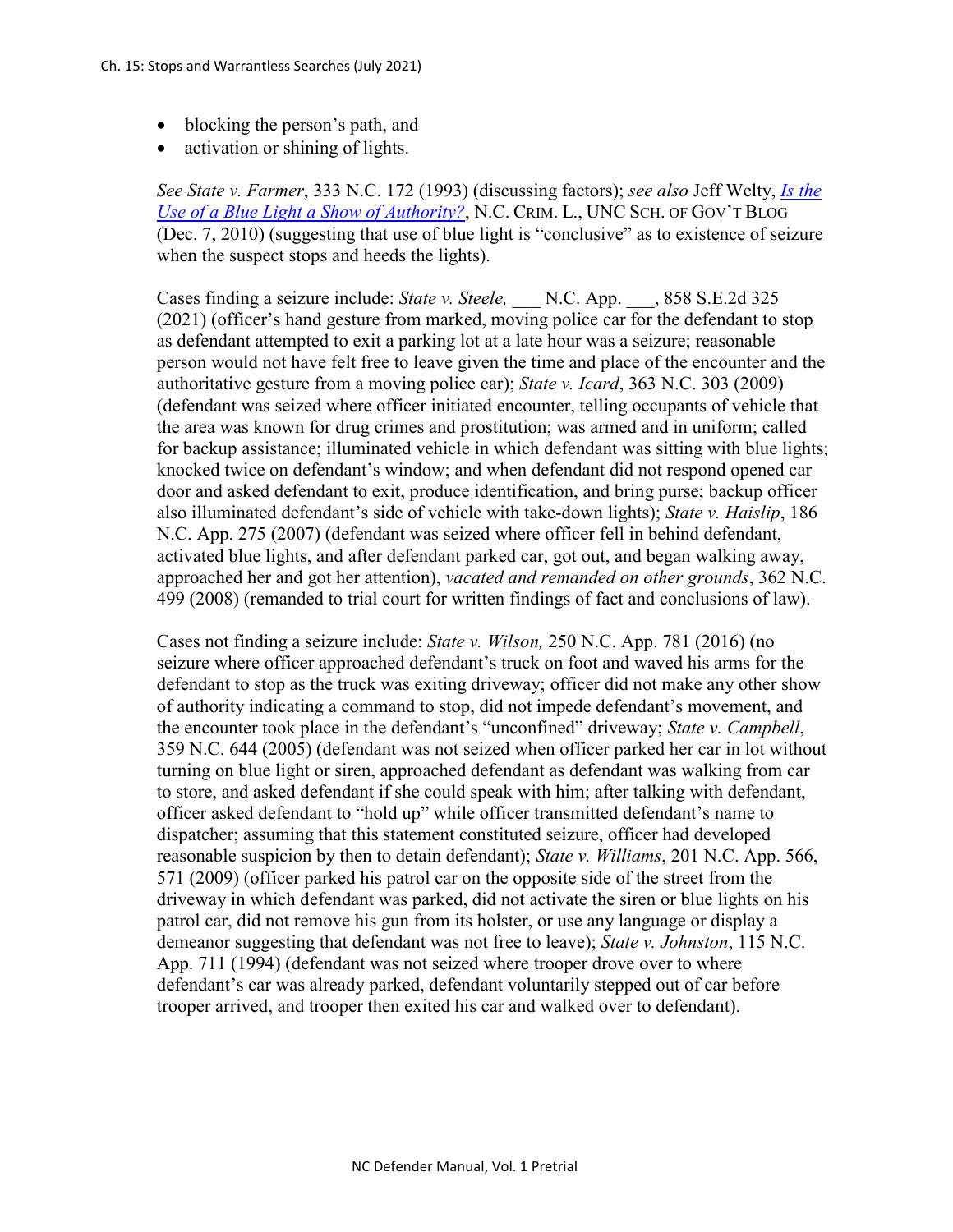## **B. Actions During Pursuit**

**Chases.** Even if a reasonable person would not have felt "free to leave," the U.S. Supreme Court has held that a seizure does not occur until there is a physical application of force or submission to a show of authority. *See California v. Hodari D.*, 499 U.S. 621 (1991) (when police are chasing person who is running away, person is not "seized" until person is caught or gives up chase); *State v. Leach*, 166 N.C. App. 711 (2004) (following *Hodari D.* and holding that officers had not seized defendant until they detained him after high speed chase).

For example, under *Hodari D.*, if an officer directs a car to pull over, a seizure occurs when the driver stops, thus submitting to the officer's authority. A seizure also could occur when a person tries to get away from the police in an effort to terminate a consensual encounter. *See United States v. Wilson*, 953 F.2d 116 (4th Cir. 1991) (defendant initially agreed to speak with officer and produced identification at officer's request, but then declined request for consent to search and tried to leave; officer effectively seized defendant by following defendant and repeatedly asking for consent to search); *see also infra* § 15.3D, Flight (flight from consensual or illegal encounter does not provide grounds to stop person for resisting, delaying, or obstructing officer).

The application of physical force with intent to stop a suspect is also a seizure under the Fourth Amendment, regardless of whether the use of force is successful in stopping the suspect. *Torres v. Madrid*, \_\_\_ U.S. \_\_\_, 141 S. Ct. 989 (2021) (when a fleeing suspect was shot by officers attempting to stop her, she was seized for Fourth Amendment purposes, despite escaping the officers).

Generally, evidence observed or obtained before a seizure is not subject to suppression under the Fourth Amendment. *See State v. Eaton*, 210 N.C. App. 142 (2011) (defendant was not seized before he discarded plastic baggie containing pills; because defendant abandoned baggie in public place and seizure had not yet occurred, officer's recovery of baggie did not violate Fourth Amendment). If a defendant discards property as a result of illegal police action, however, he or she may move to suppress the evidence as the fruit of illegal action. *See State v. Joe*, 222 N.C. App. 206 (2012) (officers did not have grounds to arrest defendant for resisting an officer for ignoring their command to stop; bag of cocaine cannot be held to have been voluntarily abandoned by defendant when abandonment was product of unlawful arrest; suppression motion granted).

**Running tags.** *See State v. Chambers*, 203 N.C. App. 373, at \*2 (2010) (unpublished) ("Defendant's license tag was displayed, as required by North Carolina law, on the back of his vehicle for all of society to view. Therefore, defendant did not have a subjective or objective reasonable expectation of privacy in his license tag. As such, the officer's actions did not constitute a search under the Fourth Amendment.").

**Installation of GPS tracking device.** *See United States v. Jones*, 565 U.S. 400 (2012) (Government's attachment of GPS device to vehicle to track vehicle's movements was search under the Fourth Amendment); *see also* Jeff Welty, *[Advice to Officers after Jones](http://nccriminallaw.sog.unc.edu/?p=3250)*,